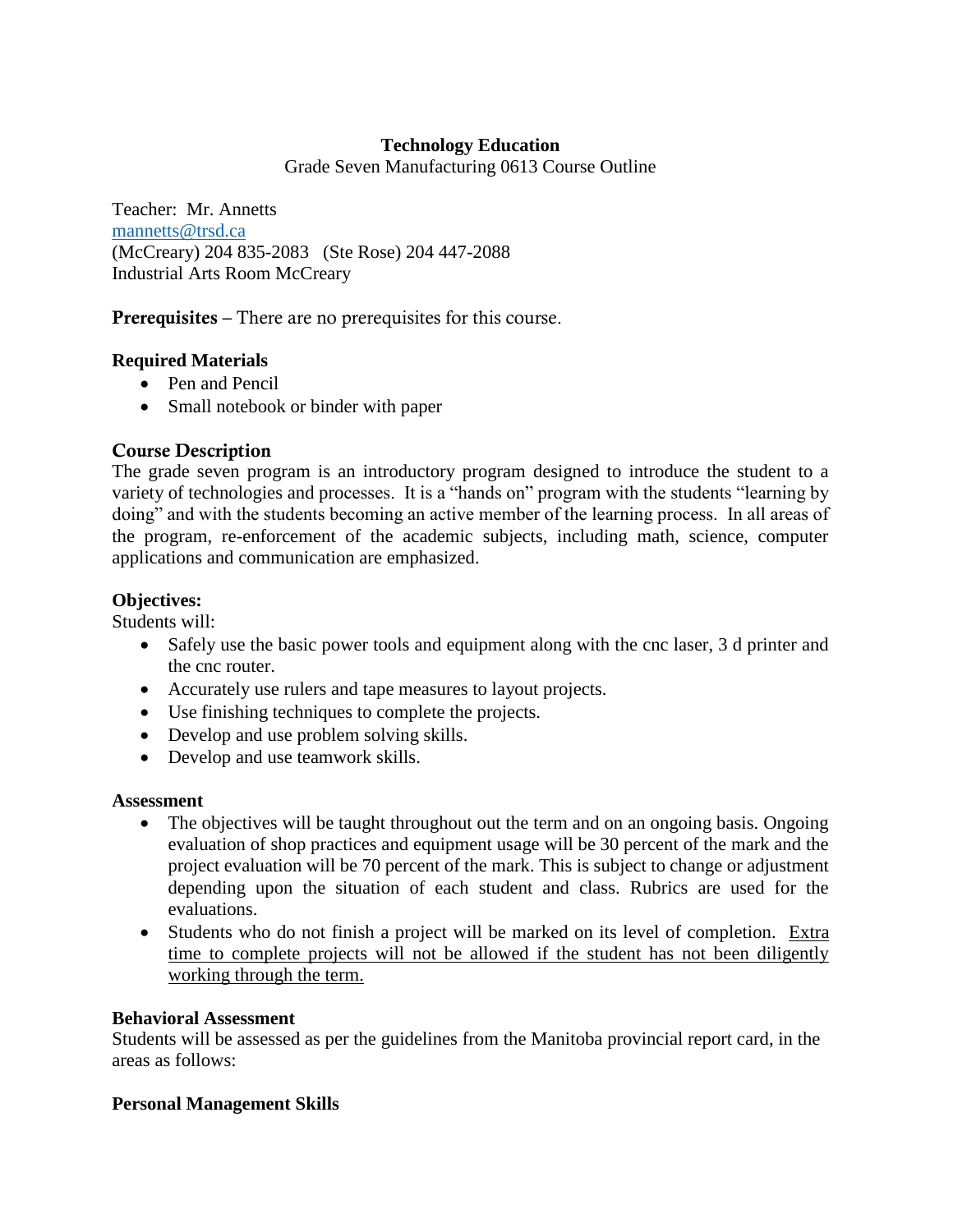Organizes material, uses class time productively, works independently, completes all work on time, persists when faced with challenges, seeks help when needed, demonstrates a strong work ethic, shows patience, demonstrates on-task behavior, sets personal management goals

## **Active Participation in Learning**

• Shows interest, asks questions, takes initiative, self-assesses work quality based on criteria, uses feedback to improve learning, uses criteria to provide feedback, uses a variety of media for communication, investigates questions, hypothesizes, analyzes

## **Social Responsibility**

 Works and interacts well with others, is welcoming and positive, shares resources and equipment with others, respects school values, respects and follows classroom routines, takes an equitable share in group work, is courteous, respects the need for safety, sets personal management goals

## **Units/Components**

Woods introductory Product

 Basic power equipment is introduced such as the band saw, stationary reciprocating sander, drill press, etc. Through the development of their project the students are exposed to safety issues, measuring exercises, finishing techniques and general woodworking skills. Also the students will be using the cnc machines available in the shop.

Problem Solving Activity **(**Depending on time availability)

 An example of this exercise, the students work in teams to develop a "cyborg" mask. Using light emitting diodes, basic wiring and teamwork, they must develop a plan to navigate through a complicated maze and select a prize. The catch is that one student is masked, and the other student must navigate him or her through the maze without any verbal commands. The only communication is through Light Emitting Diodes inside the mask, which are controlled by the unmasked student through a switching system that the team develops. Problem-solving, teamwork and communication skills development are a main focus of this activity.

Transportation Technology **(**Depending on time availability)

 In this unit, the history of transportation development and advancement is covered. Different types of transportation systems including land, water, air intermodal, space and non-vehicle systems are explored. A "hands on" activity of this area includes the construction of rockets, which are fired at the conclusion of the unit. Basic hand tools and power equipment are used in the construction, along with the computer for the design of the graphics contained on the rocket.

#### **Course Scheduling**

As there is an exhaustive list of skills and techniques covered in the shop class a defined schedule with time allotment is not possible. As the need arises with each individual student's project development, new concepts are introduced along with techniques using the equipment to fulfill that stage of its development.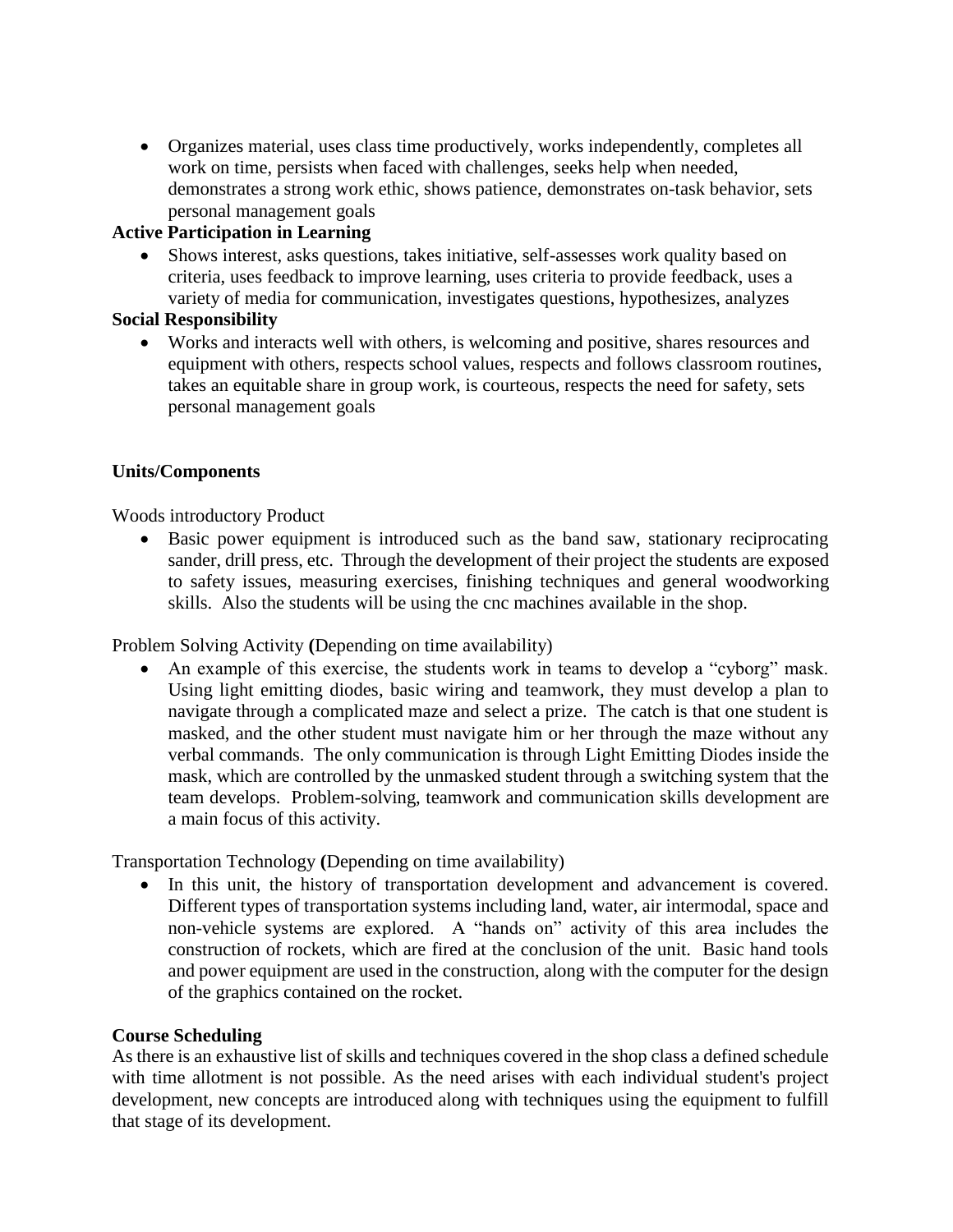### **Resources**

- Shop supplies
- Online Information
- Videos

# **Cell Phone Policy**

Cell phones are not to be used in the shop unless it is specifically at the direction of the teacher and only for schoolwork.

# **Absenteeism and Late Policy-** As per school policy.

As this is a "hands-on" course, students being late and or absent make it very difficult to complete the objectives. Most equipment demonstrations and new work are covered at the beginning of each class, and are very time consuming to reteach to one individual student without compromising the safe supervision of the remaining class. Students are expected to arrive to class on time, with the proper materials, ready to learn. The belief of this instructor is that the best learning comes from "learning by doing" and the program is designed to represent this belief.

# **Extra Help**

The shop is usually open at noon hour and after school for those students needing extra help for students missing class due to a legitimate reason. This option is not be available to students who are not working steady during their regular shop class.

# **Homework Policy**

Very little, if any homework is assigned in this class. If a student is working steady in the shop, there will be no need to have homework.

# **General Rules**

- 1. Operate tools and equipment only after receiving permission.
- 2. Report all accidents-even minor cuts to the instructor immediately.
- 3. Always wear suitable eye protection, tuck in loose clothing and keep long hair in place.
- 4. "Horseplay" of any kind is a severe violation of expected behavior and will result in withdrawal of privileges in this class. Careless attitudes and failure to observe safety precautions will result in the same action.
- 5. Report any defective tools or machines immediately to myself.
- 6. Do not attempt to use any tool or machine if you have the slightest doubt of what you are doing. Know exactly how and what you are doing before doing it. Always consult the instructor when in doubt.
- 7. No food or drink is allowed in the shop area unless given permission.
- 8. Always know the procedure and route for leaving in case of fire.
- 9. It is the responsibility of everyone to clean up the entire shop before the class is dismissed.
- 10. No student is allowed out of the room without the instructor's permission.
- 11. The school's late policy will be in effect for students arriving late to class.